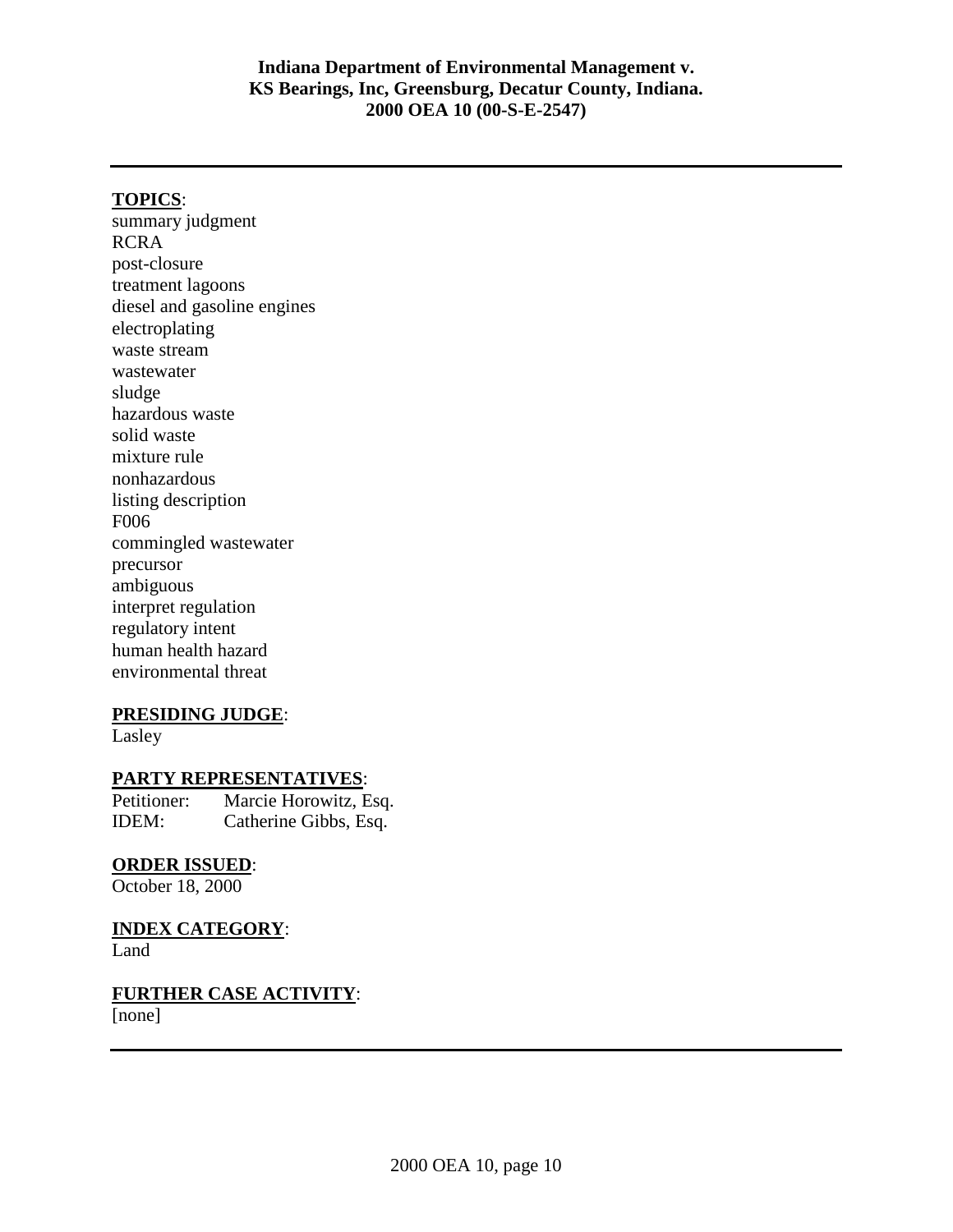| <b>STATE OF INDIANA</b>             |     | BEFORE THE INDIANA OFFICE OF |
|-------------------------------------|-----|------------------------------|
|                                     | SS: | ENVIRONMENTAL ADJUDICATION   |
| <b>COUNTY OF MARION</b>             |     |                              |
|                                     |     |                              |
| IN THE MATTER OF:                   |     |                              |
|                                     |     |                              |
| COMMISSIONER, INDIANA DEPARTMENT OF |     |                              |
| ENVIRONMENTAL MANAGEMENT            |     |                              |
|                                     |     |                              |
| Complainant,                        |     |                              |
|                                     |     |                              |
| V.                                  |     | CAUSE NO. 99-S-J-2373        |
|                                     |     |                              |
| KS BEARINGS, INC.                   |     |                              |
| GREENSBURG, DECATUR COUNTY, INDIANA |     |                              |
|                                     |     |                              |
| Respondent.                         |     |                              |
|                                     |     |                              |

### **FINAL ORDER GRANTING KS BEARINGS' MOTION FOR SUMMARY JUDGMENT**

## **I. Statement of the Case:**

On December 30, 1999, KS Bearings filed a Petition for Administrative Review of an Indiana Department of Environmental Management (IDEM) decision requiring it to obtain a RCRA postclosure permit for its treatment lagoons. KS Bearings moved for summary judgment on June 2, 2000. IDEM responded to the motion on August 14, 2000 and KS Bearings filed its reply on August 28, 2000. Oral argument was held, on the record, on September 21, 2000. The parties submitted Supplemental Briefs on October 6, 2000.

### **II. Undisputed Facts:**

The Environmental Law Judge finds the following facts undisputed:

- 1. KS Bearings operates a facility in Greensburg, Indiana. The company manufactures bimetal and steel sleeve bearings, bushings and thrust washers for diesel and gasoline engines.
- 2. Up until 1988, KS Bearings managed its wastes in a system of lagoons. The wastewater generated from nine separate processes, including two electroplating processes, were combined, treated and then sent to the lagoons.
- 3. The wastewater generated from KS Bearings' electroplating processes did not meet any definition of a hazardous waste.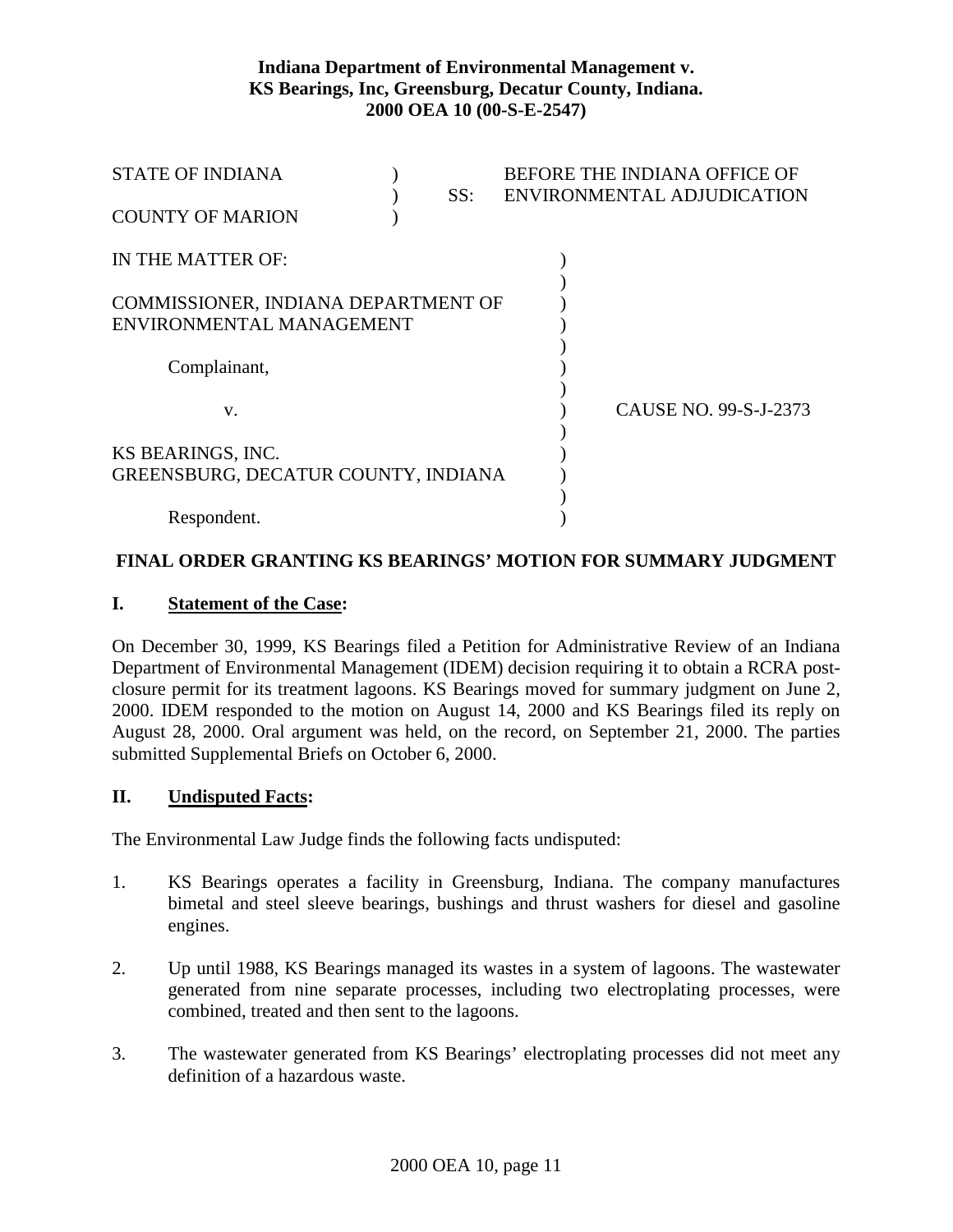- 4. 329 IAC 3-6-2 and 40 C.F.R. §261.3 1 regulate only electroplating sludge, and not electroplating wastewater.
- 5. Two court decisions, considering challenges raised by two Indiana manufacturing companies, declined to apply Indiana's mixture rule.

## **III. Discussion:**

KS Bearings argues it should not be treated differently than other Indiana manufacturers. Specifically, it points to decisions in United States v. Bethlehem Steel Corp., 38 F.3d 862 (7th Cir. 1994) and United States v. GK Technologies, Inc. et al., 1997 U.S. Dist. LEXIS 3783, 44 ERC 1651 (S.D. Ind, 1997). In those cases, the courts held that neither company produced F006 sludge because neither had sludge produced from pure electroplating wastewater. In other words, because the companies combined its electroplating wastewater with other process wastewater, the resultant sludge cannot be characterized as electroplating sludge. Furthermore, KS Bearings also contends its electroplating wastewater does not meet the definition of a hazardous waste. Thus, Indiana's mixture rule does not apply because KS Bearings only mixed nonhazardous wastewater.

IDEM responds to KS Bearings' arguments with the contention that the Indiana mixture rule was valid, during the relevant time period, because Indiana was operating its own hazardous waste program. Since KS Bearings admits at least two of its processes produce electroplating wastewater, it cannot avoid RCRA regulations by mixing that wastewater with other nonhazardous wastewater. Furthermore, while IDEM admits the electroplating wastewater may not be hazardous, it points to an EPA interpretation indicating the intent of the F006 listing was to regulate precursor wastewater.

For the following reasons, KS Bearings' motion must be granted. KS Bearings presented undisputed evidence that it does not mix a listed hazardous waste with a solid waste. Thus, the mixture rule has no bearing. Even if it did, two courts have interpreted the Indiana rule as being essentially invalid.

## **A. There was no mixture of a listed hazardous waste and a solid waste**

KS Bearings relies heavily on the argument that none of the waste streams it combines were hazardous. In support of its argument, KS Bearings offers the affidavit of Dale Bertelson. Mr. Bertelson stated that, after testing, neither the wastewater nor the sludge meet any definition of a hazardous waste. See Exhibit C, Petitioner's Supplemental Brief. In response, while not refuting the Bertelson affidavit, IDEM urges this tribunal to follow the interpretation contained in an EPA memorandum. See Exhibit A, Respondent's Supplemental Brief. The memo states, in part, that "it has always been EPA's interpretation that sludge from wastewater mixtures of [F0061 are covered by the listing description." Furthermore, the EPA also alleges the F006 listing "is not modified in any way to suggest that it does not apply to sludge derived from combined wastewater streams." But, the memo recognizes that "some, but not all, of these rinsewaters/wastewaters are precursor wastestreams." What is more, the EPA also notes "that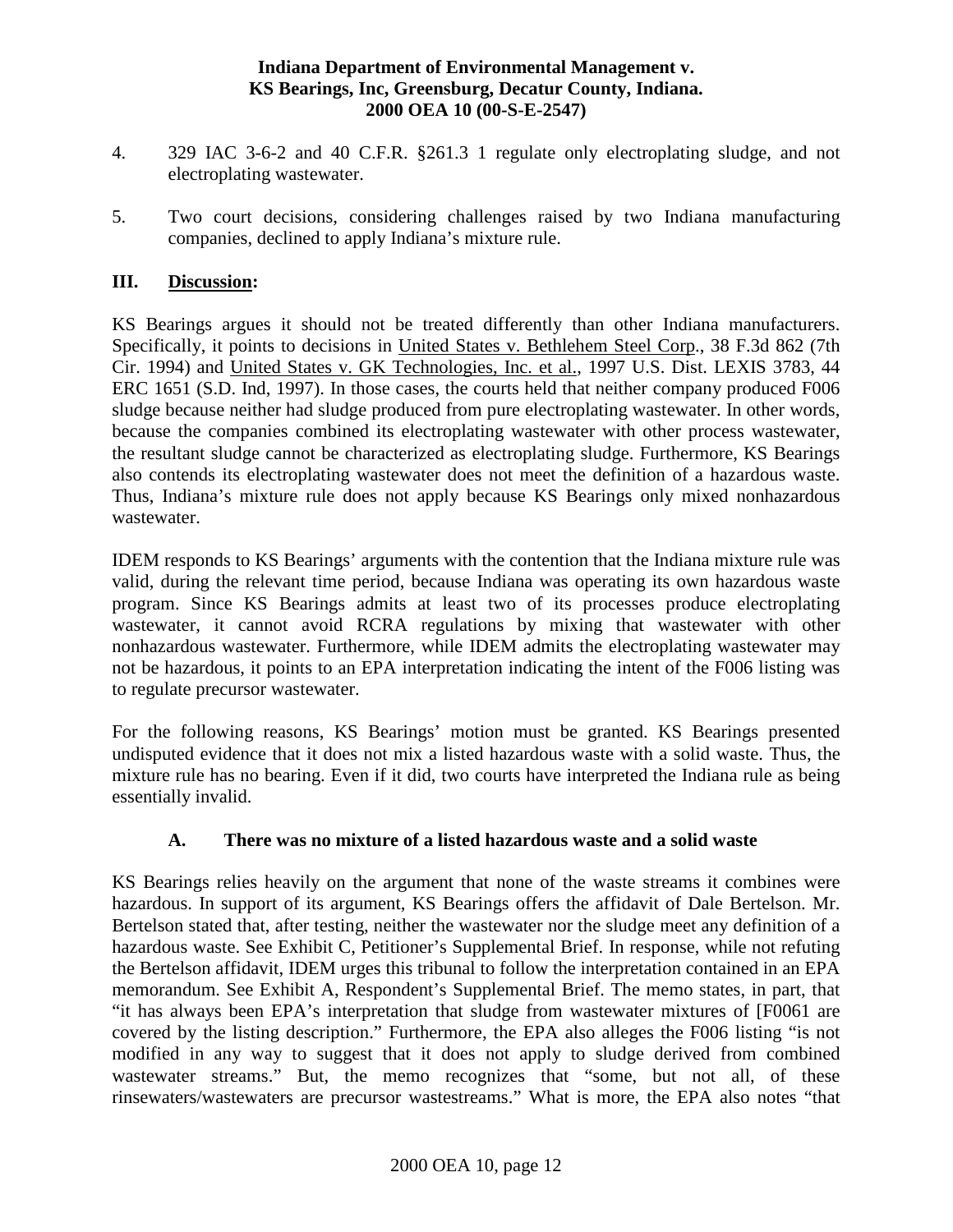only mixed treatment sludges that are separated and removed from the wastewater treatment plant/system are actually covered by the listing, *but not the commingled wastewater themselves*." (Emphasis added). This certainly supports KS Bearings' point of view.

Even so, it is hard to imagine why the EPA favors applying the mixture rule when:

- (1) the wastewater is not a listed hazardous waste,
- (2) the wastewater may or may not be a precursor, and
- (3) the resultant sludge is not hazardous.

Injecting those variables into a mixture rule analysis serves only to weaken the very purpose of the mixture rule. If the rule's purpose is to prevent a responsible party from avoiding regulation by mixing a hazardous waste with a solid waste, then what is the rule's purpose when it attempts to regulate the mixture of solid wastes that do not result in a hazardous waste? A more counseled approach is to confine the application of the mixture rule to the mixture of hazardous wastes and solid wastes. That way, responsible parties are clear regarding their duties when handling a hazardous waste. In other words, there is no question the mixture rule would apply if electroplating wastewater tested hazardous. Since that is not the case, KS Bearings is entitled to summary judgment as a matter of law.

## **i. The plain language of the regulation must be given effect**

While the EPA memorandum suggests the F006 listing is not modified to limit it only to "pure" electroplating wastewater, the plain language of the listing does not provide as much. The F006 listing includes only "wastewater treatment sludges from electroplating operations.. . 329 IAC 3- 6-2 (1989 Supplement). Because the regulation is unambiguous, it is unnecessary and inappropriate to interpret the regulation or consider regulatory intent. *See* Indiana Department of Natural Resources v. Peabody Coal Co., 654 N.E.2d 289, 295 (Ind.Ct.App. 1995) ("when a statute is clear and unambiguous, on its face, the court need not, and indeed must not interpret the statute.").

For the sake of argument, however, if the rule was ambiguous, it would be appropriate to consider the consequences of a particular construction. Economy Oil Corporation v. Indiana Department of State Revenue, 321 N.E.2d 215, 219 (Ind.Ct.App. 1974) *reh'g denied*. Under EPA's construction of the F006 listing, the regulated community is left uncertain as to whether its electroplating wastewater will invoke RCRA controls. This is true even though the wastewater has tested nonhazardous. Hence, under the EPA approach, uniformity and consistency could be seriously compromised. Under the decision today, the regulated community knows its nonhazardous electroplating wastewater does not come within the ambit of the F006 listing when it is mixed with other nonhazardous wastewater. Furthermore, the integrity of the mixture rule, as set out in 329 IAC 3-3-3 (1989 Supp.), is maintained because it still regulates the mixture of a listed hazardous waste with a solid waste. And, IDEM has not pointed to a single human health hazard or environmental threat the electroplating wastewater poses, which might require a different result. Indeed, even the EPA memorandum admits "that electroplating rinsewater is not specifically listed under 40 C.F.R. 261 Subpart D. . . ."